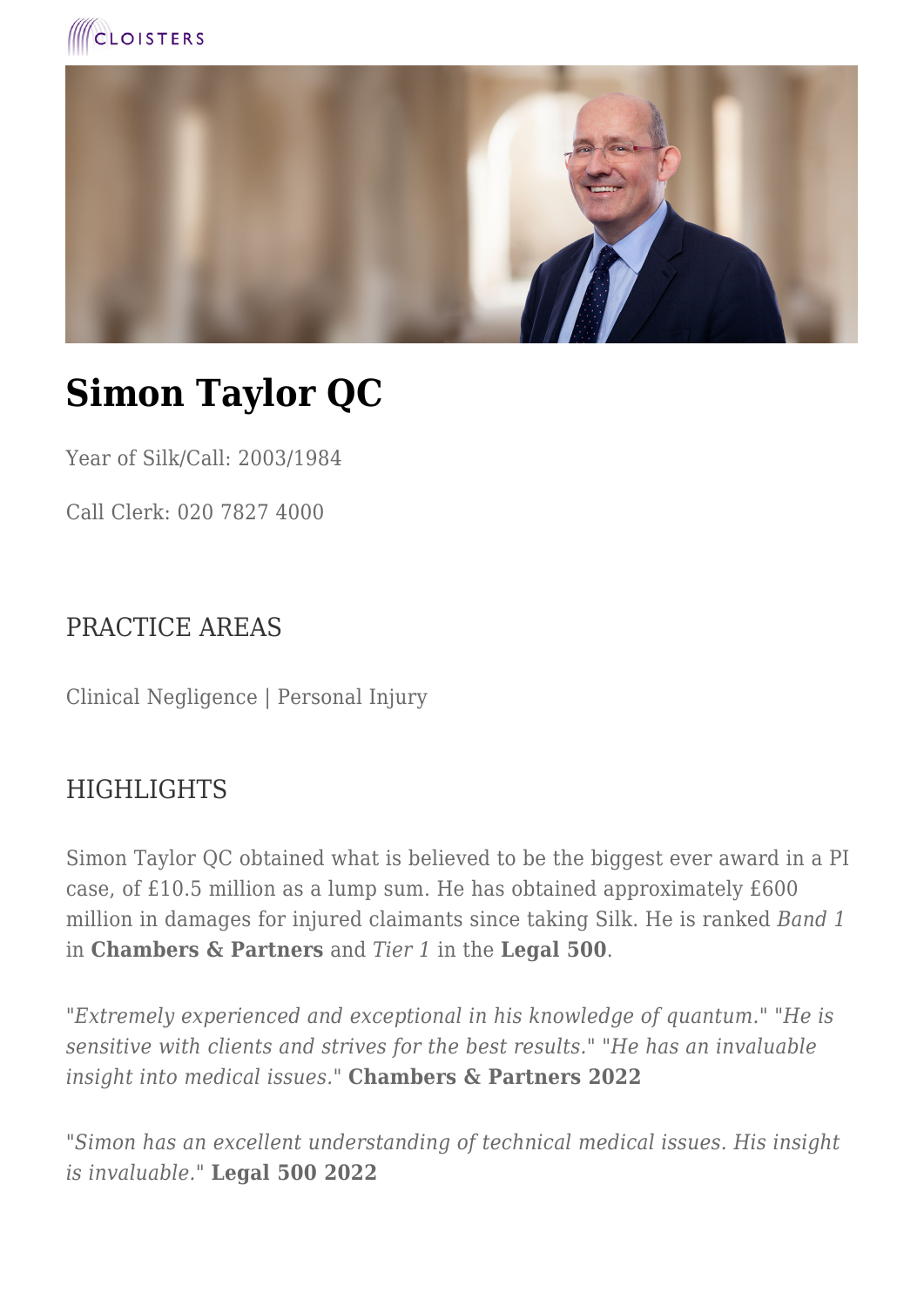## **OVERVIEW**

Simon Taylor QC specialises in medico-legal, personal injury and related work. He is a medical doctor as well as a barrister.

Simon is motivated by helping injured clients to get the means to live good quality lives. In 2017 he acted for claimants in clinical negligence and personal injury cases in which settlements and awards totalled £80 million. In an earlier case he obtained what was for many years the biggest ever lump sum award in a PI case of £10.7 million.

His present caseload includes a very substantial proportion of cases of maximum or near-maximum severity, including birth injury, cerebral palsy and other brain injuries; spinal injuries; cases involving multiple amputations following delay in diagnosis of meningococcal septicaemia; severe psychiatric injury cases; and many other cases in which his exceptional expertise in dealing with complex medical evidence is critical.

Simon's experience also includes the whole gamut of medico-legal work, including consent to treatment cases, inquests & inquiries, disciplinary work, mental health tribunals and judicial review and libel in medical-related cases.

In addition he has been involved with cases and campaigns with constitutional and political implications, including the Chagos Islanders' litigation, and the No More Page 3 campaign.

Simon is also a priest in the Church of England and vicar of St Andrew's in Stapleford, just south of Cambridge.

## **REFERENCES**

**Chambers & Partners 2022:** "Extremely experienced and exceptional in his knowledge of quantum." "He is sensitive with clients and strives for the best results." "He has an invaluable insight into medical issues."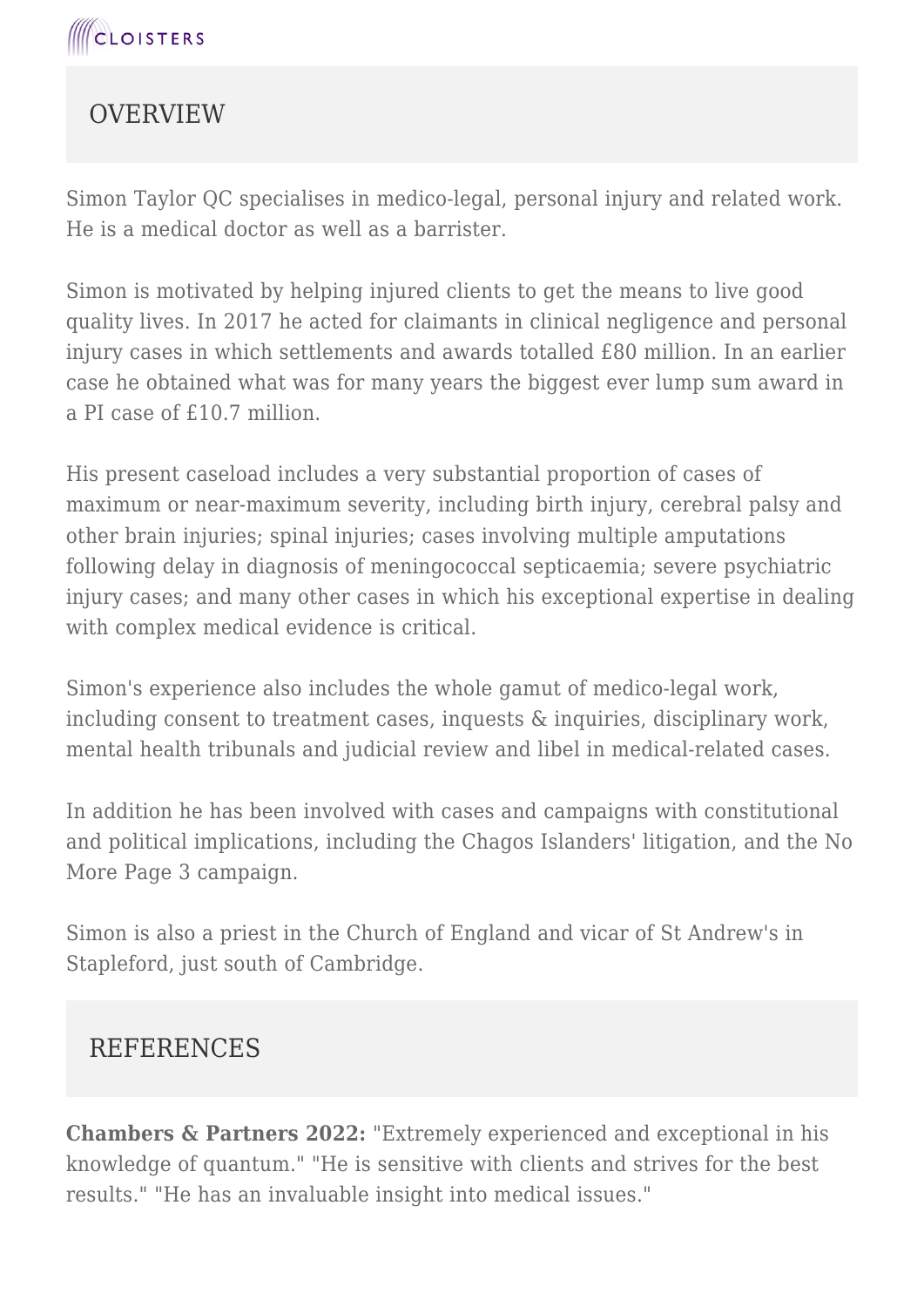## **CLOISTERS**

**Legal 500 2022:** "Simon has an excellent understanding of technical medical issues. His insight is invaluable."

**Chambers & Partners 2021:** "His first-class reputation is well deserved - he's an absolute pleasure to work with and brings a focus and clarity to his cases that is second to none." "He has a good grasp of technical medical issues and quantum issues relating to catastrophic injury cases, which serves him well during complex negotiations." "He quickly gets to the crux of the issue in the case."

**Legal 500 2021:** "Displays a peerless mastery of birth injury claims."

**Chambers & Partners 2020:** "A very experienced clinical negligence silk who combines great attention to detail and grasp of the facts with a relaxed style which makes clients feel comfortable." "He is an excellent advocate and has very sound instincts."

**Legal 500 2020:** "Excellent in technical cases, in which his medical training comes to the fore."

**Chambers & Partners 2019:** "A dual-qualified medical doctor and barrister. He is well versed in all manner of clinical negligence cases and has particular expertise in those involving incredibly complex legal issues. He is commended for having secured a series of high-profile, high-value wins."

"An excellent advocate." "A great strategist who is brilliant with clients." "A very experienced clinical negligence silk who combines great attention to detail and grasp of the facts with a relaxed style, which makes it easy to work with him."

**Legal 500 2018:** "A leading figure in this type of work and who is great to deal with."

**Chambers & Partners 2018:** "A dual-qualified medical doctor and barrister. He is well versed in all manners of clinical negligence cases and has particular expertise in those involving incredibly complex legal issues. He is commended for having secured a series of high-profile, high-value wins." "His medical knowledge is excellent. He really knows what he's doing." "Friendly,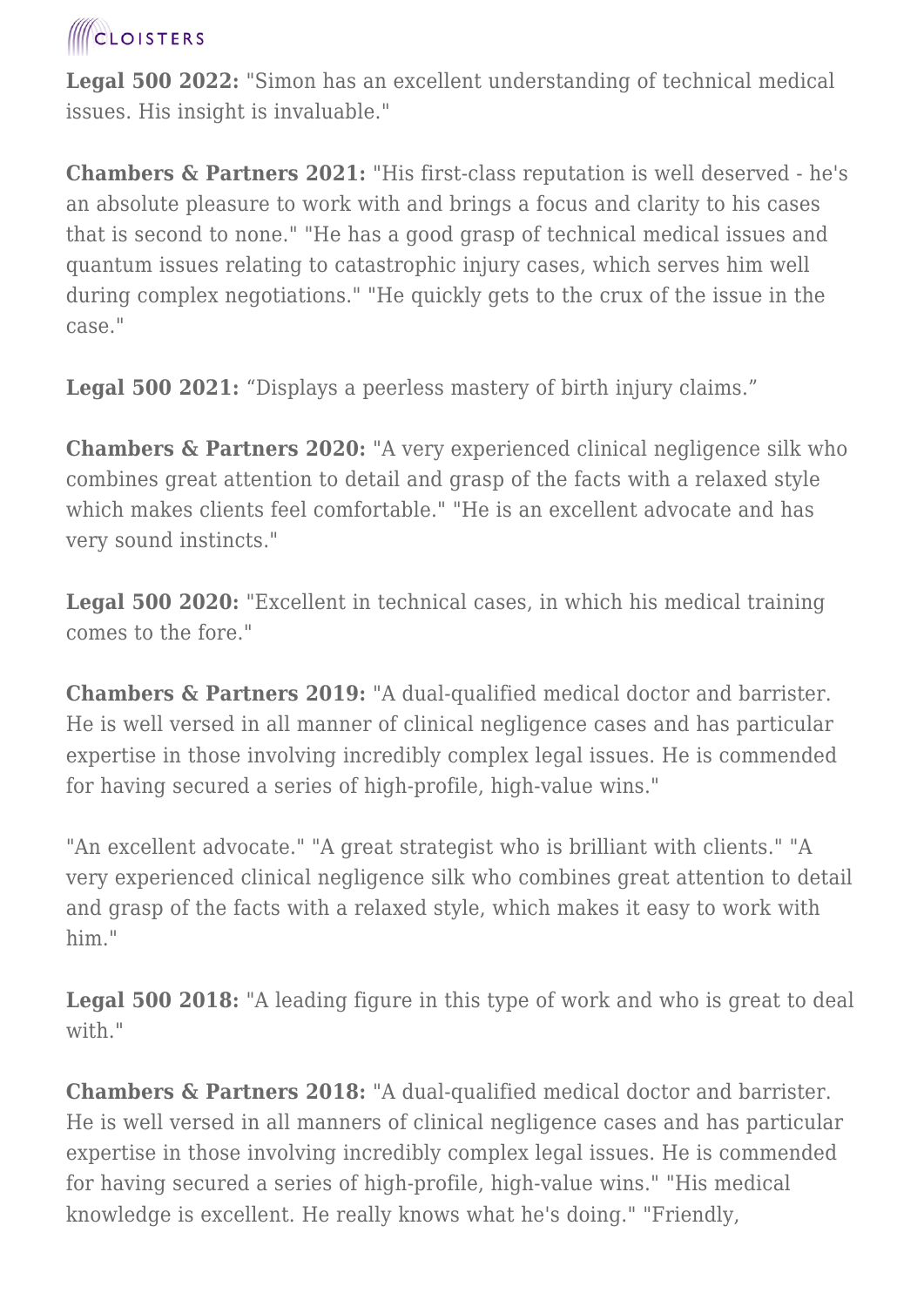

approachable and a good negotiator. He adopts a very thorough approach and has an excellent rapport with clients."

**Legal 500 2017:** "A good negotiator, who is always abreast of developments in the field".

Legal 500 2016: "A superb all-rounder and brilliant on quantum."

**Chambers & Partners 2015:** "A qualified doctor who brings his former professional experience to bear when handling claims involving particularly medically complex challenges. He's a very impressive counsel who deals well with birth injury cases and the most complex claims. A very strong negotiator he is a formidable opponent who's very bright, persuasive and quite passionate."

**Legal 500 2014:** "an example of how barristers should work."

**Chambers & Partners 2014:** "A market leader, who draws extensive positive feedback for his clinical negligence prowess, especially on quantum negotiations. He has a broad caseload of multi-million pound claims, many of which have challenging medical issues relating to cerebral palsy and other brain injuries. His knowledge of medicine is bolstered by his experience as a qualified doctor. He's absolutely brilliant. He's team-oriented, appreciates other people's input on all the issues and wraps his head around the technical aspects of a case such as breach of duty, causation and quantum. Furthermore, he has a good bedside manner with clients. He gets the job done."

**Legal 500 2013:** "Invaluable in negotiating quantum"

**Legal 500 2012:** "A fantastic negotiator, a real team player and excellent in complex medical cases."

**Chambers & Partners 2012:** "The 'very calm and authoritative' Simon Taylor QC is a qualified medical doctor as well as a barrister, and predominantly acts for the victims of the most complex and severe injuries. According to instructing solicitors, 'his ability to read medical records and biochemical results is invaluable. He has a formidable intellect and is an outstanding advocate.'"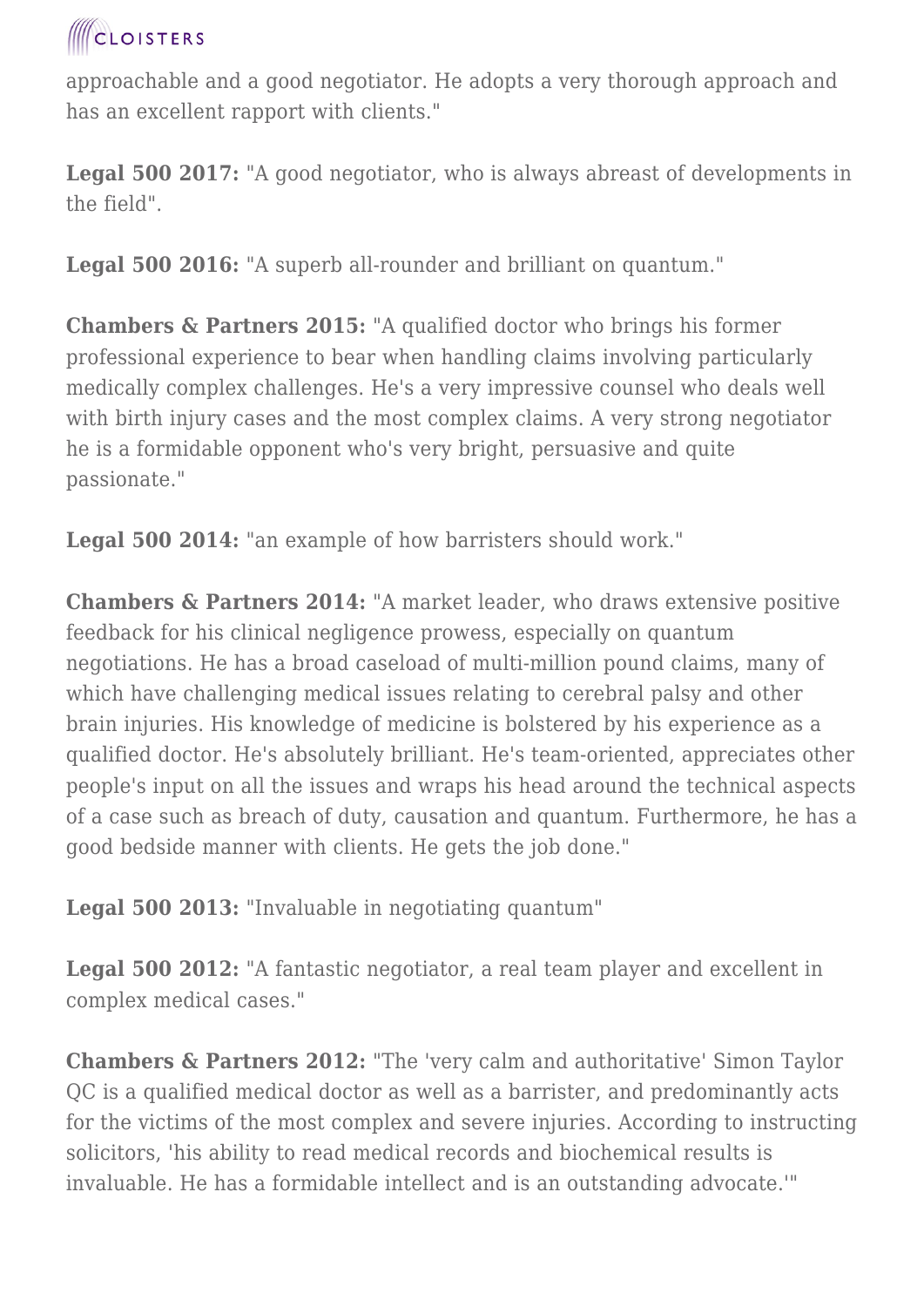

Legal 500 2011: "an impressive 'leader' who 'operates at the highest level'".

**Chambers & Partners 2011:** "A 'heavy-hitting leading counsel.' Clients value his approach which is characterised by his 'readiness to engage with the client directly.'" "'Kind and compassionate,' he further proves 'fantastic in negotiation' and 'highly innovative in his arguments' once in court."

**Legal 500 2010:** "'Outstanding' Simon Taylor has a 'great analytical mind', 'a detailed knowledge of medicine', and a 'great bedside manner'."

**Chambers & Partners 2010:** "This well-known claimants' set boasts numerous clinical negligence tenants including several of the most sought-after advocates in the field. Simon Taylor is 'a dynamic, modern QC, at the forefront of this area of litigation.' Sources note that 'he is not afraid to go to trial and he has had some cracking results recently.'"

**Chambers & Partners 2009:** "Highly rated for his medical background and cross-examination skills, he has a "detailed and incisive approach to medical issues." His exceptional track record on top-end brain damage and personal injury cases has included matters such as Iqbal v Whipps Cross University Hospital NHS Trust, a case involving compensation for the 'lost years' of a life shortened by negligence."

**Chambers & Partners 2008:** "continues to win new clients and to act in some of the most high-profile work in the field (he recently handled the landmark case, Crofton v NHS LA), and his clients admire his 'meticulous preparation' and say 'he leaves nothing to chance.'"

**Chambers & Partners 2007:** "Sustains a heavy caseload of maximum severity matters and is recognised by solicitors as someone who 'can get to the root of any problem.'"

**Chambers & Partners 2006:** says that in clinical negligence cases his "vast experience shows".

**Chambers & Partners 2005:** "An extremely good manner with clients."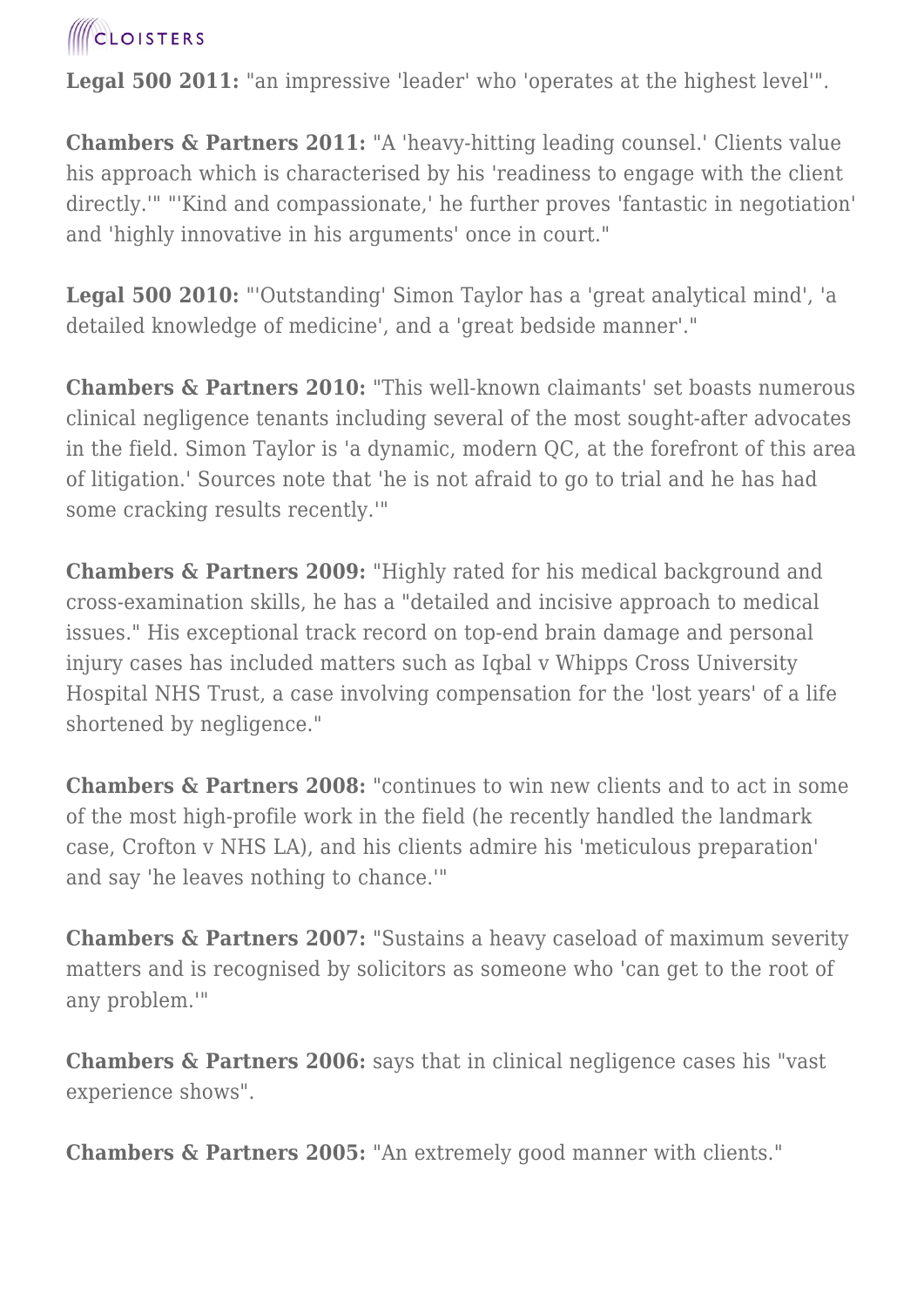

## APPOINTMENTS AND MEMBERSHIPS

Recorder (2002)

QC (2003)

Vicar of St Andrew's Church, Stapleford (2015)

Trustee of Feoffees Charity, Stapleford (2015)

Trustee of Youth Inc South Cambridgeshire (2018)

Registered with the General Medical Council

#### **Memberships:**

Professional Negligence Bar Association

Personal Injury Bar Association

British Academy of Forensic Sciences

Ecclesiastical Society

Prayer Book Society

Society of the Apothecaries

Society of Doctors in Law

## QUALIFICATIONS

MA (Cantab), MB BChir

2009-2012 South East Institute for Theological Education: Foundation degree in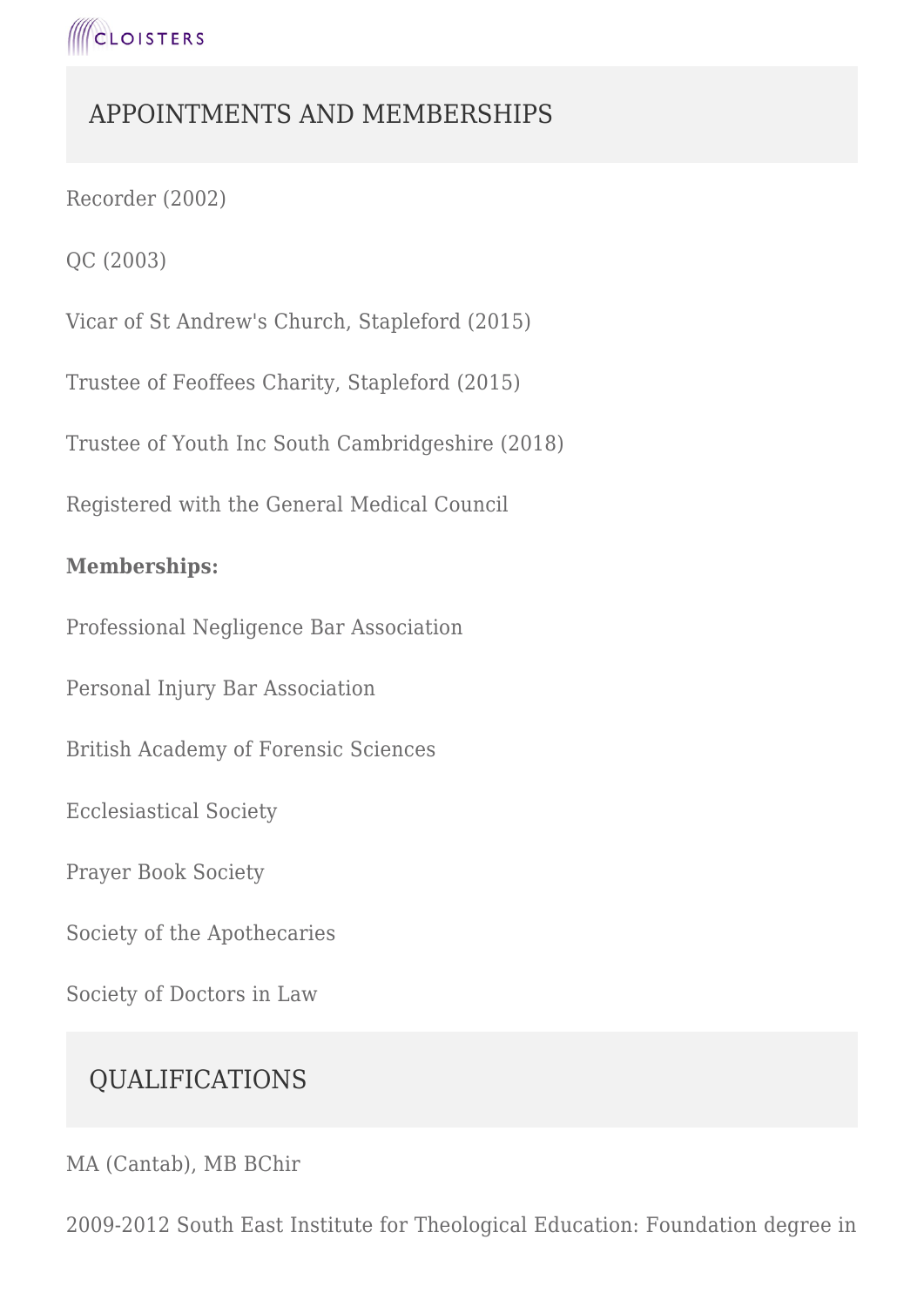

Theology for Christian Ministry, with distinction, and formational training for ministry

1984-1987: London Hospital Medical College: MB BChir

1983-1984: Inns of Court School of Law: Barrister

1980-1983: Trinity College, Cambridge: BA (Hons), studying medical sciences and law

## HIGHLIGHT CASES

#### **COURT OF APPEAL**

Connor v Surrey County Council – head teacher made ill by bullying governing body – interface of public and private law

Henry v Thames Valley Police – police running down dismounting motorcyclist

Crofton v NHSLA – social services payments in PI cases

Iqbal v Whipps Cross NHS Trust – lost years payments for children

Peet v Mid-Kent Healthcare NHS Trust – managing joint experts

R (Touche) v HM Coroner for Inner North London District – definition of death by natural causes

Re A (Children) (Conjoined Twins: Surgical Separation) - "Rosie and Gracie"

Temple v South Manchester HA – causation in absence of scientific proof

Zair v. Eastern Health and Social Services Board - jurisdiction

Hooper v Young – res ipsa loquitur

#### **FIRST INSTANCE**